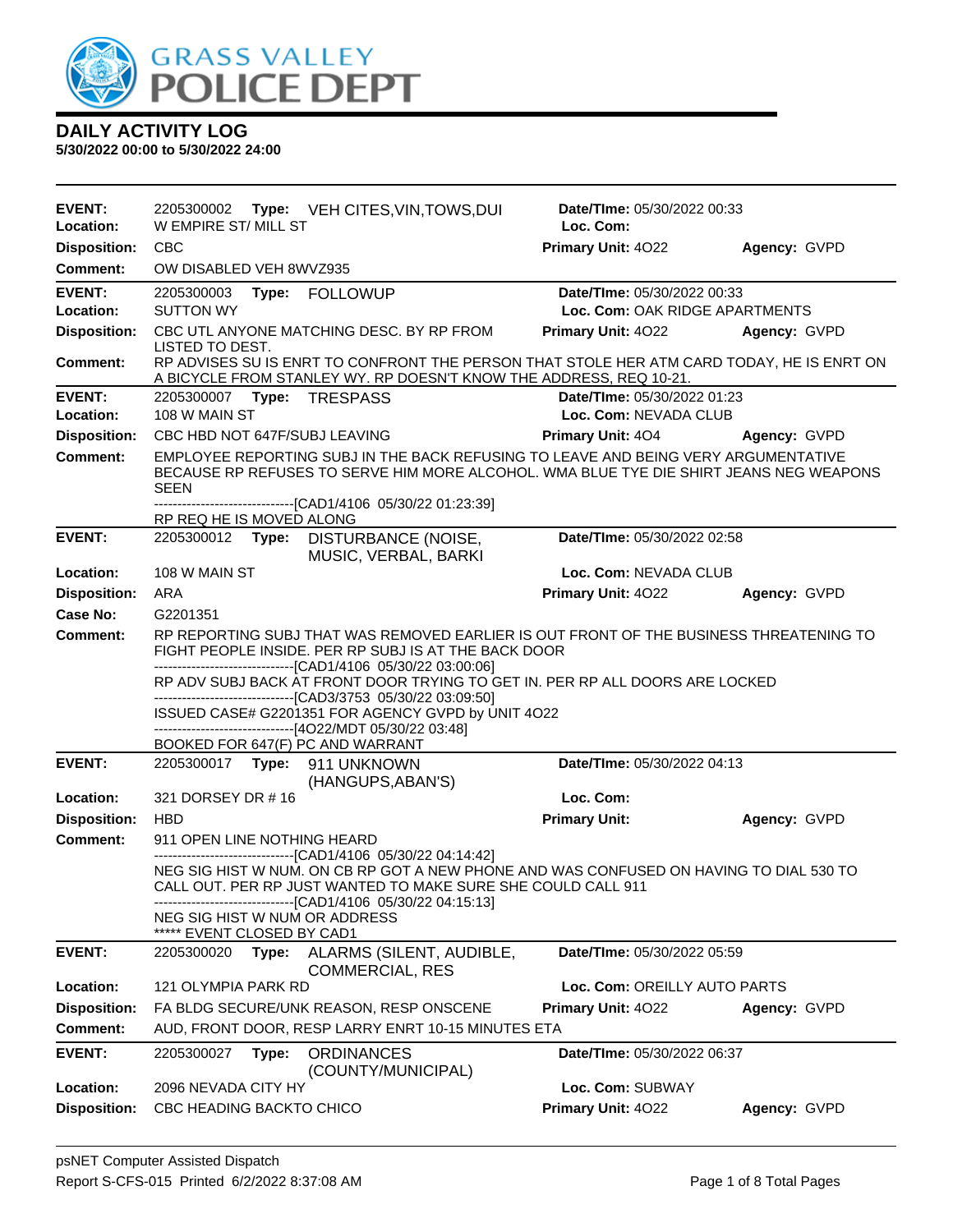

| <b>Comment:</b>     | RP RPTG TRANSIENT SLEEPING IN A WHI NISSAN PATHFINDER IN THE PARKING LOT. A LOT OF ITEMS ON<br>THE ROOF OF THE VEH AND GARBAGE ON THE GROUND. |       |                                                                                                                                                                                                                                                                                                                                                                                                                                                                                                                                                                                                                                                                                                                                                                                                                                                                                                                                                                                                                                                                                                                                                                                                                                                    |                                     |              |
|---------------------|-----------------------------------------------------------------------------------------------------------------------------------------------|-------|----------------------------------------------------------------------------------------------------------------------------------------------------------------------------------------------------------------------------------------------------------------------------------------------------------------------------------------------------------------------------------------------------------------------------------------------------------------------------------------------------------------------------------------------------------------------------------------------------------------------------------------------------------------------------------------------------------------------------------------------------------------------------------------------------------------------------------------------------------------------------------------------------------------------------------------------------------------------------------------------------------------------------------------------------------------------------------------------------------------------------------------------------------------------------------------------------------------------------------------------------|-------------------------------------|--------------|
| <b>EVENT:</b>       |                                                                                                                                               |       | 2205300037 Type: ALL OTHERS                                                                                                                                                                                                                                                                                                                                                                                                                                                                                                                                                                                                                                                                                                                                                                                                                                                                                                                                                                                                                                                                                                                                                                                                                        | Date/TIme: 05/30/2022 08:22         |              |
| Location:           | <b>GRASS VALLEY</b>                                                                                                                           |       |                                                                                                                                                                                                                                                                                                                                                                                                                                                                                                                                                                                                                                                                                                                                                                                                                                                                                                                                                                                                                                                                                                                                                                                                                                                    | Loc. Com:                           |              |
| <b>Disposition:</b> | <b>CBC</b>                                                                                                                                    |       |                                                                                                                                                                                                                                                                                                                                                                                                                                                                                                                                                                                                                                                                                                                                                                                                                                                                                                                                                                                                                                                                                                                                                                                                                                                    | Primary Unit: 4024                  | Agency: GVPD |
| Comment:            |                                                                                                                                               |       | RP REQG 10-21 REF ISSUES W/ BOYFRIEND                                                                                                                                                                                                                                                                                                                                                                                                                                                                                                                                                                                                                                                                                                                                                                                                                                                                                                                                                                                                                                                                                                                                                                                                              |                                     |              |
| <b>EVENT:</b>       | 2205300042                                                                                                                                    | Type: | VEH CITES, VIN, TOWS, DUI                                                                                                                                                                                                                                                                                                                                                                                                                                                                                                                                                                                                                                                                                                                                                                                                                                                                                                                                                                                                                                                                                                                                                                                                                          | Date/TIme: 05/30/2022 08:34         |              |
| Location:           | 759 SUTTON WY                                                                                                                                 |       |                                                                                                                                                                                                                                                                                                                                                                                                                                                                                                                                                                                                                                                                                                                                                                                                                                                                                                                                                                                                                                                                                                                                                                                                                                                    | Loc. Com: GRASS VALLEY BLOOD CENTER |              |
| <b>Disposition:</b> |                                                                                                                                               |       | CBC ADVISED ON TEMPMOVING TAG                                                                                                                                                                                                                                                                                                                                                                                                                                                                                                                                                                                                                                                                                                                                                                                                                                                                                                                                                                                                                                                                                                                                                                                                                      | <b>Primary Unit: 4024</b>           | Agency: GVPD |
| <b>Comment:</b>     |                                                                                                                                               |       | ---------------------------------[CAD1/3980 05/30/22 08:35:08]<br>EVENT LOCATION CHANGED FROM 759 SUTTON WY                                                                                                                                                                                                                                                                                                                                                                                                                                                                                                                                                                                                                                                                                                                                                                                                                                                                                                                                                                                                                                                                                                                                        |                                     |              |
| <b>EVENT:</b>       | 2205300063                                                                                                                                    | Type: | DISTURBANCE (NOISE,<br>MUSIC, VERBAL, BARKI                                                                                                                                                                                                                                                                                                                                                                                                                                                                                                                                                                                                                                                                                                                                                                                                                                                                                                                                                                                                                                                                                                                                                                                                        | Date/TIme: 05/30/2022 09:34         |              |
| Location:           | 403 CHAPEL ST                                                                                                                                 |       |                                                                                                                                                                                                                                                                                                                                                                                                                                                                                                                                                                                                                                                                                                                                                                                                                                                                                                                                                                                                                                                                                                                                                                                                                                                    | Loc. Com:                           |              |
| <b>Disposition:</b> | CALL BACK. UTL                                                                                                                                |       | PEN RP DISCONNECTED AND WILL NOT ANSWER                                                                                                                                                                                                                                                                                                                                                                                                                                                                                                                                                                                                                                                                                                                                                                                                                                                                                                                                                                                                                                                                                                                                                                                                            | <b>Primary Unit: 4R6</b>            | Agency: GVPD |
| Comment:            |                                                                                                                                               |       | 911 STATING AN OLD FAMILY FRIEND LOCKED RP OUT OF HIS RES. RP STATED HES CURRENTLY AT<br>CONDON PARK. HARD TO UNDERSTAND RP.                                                                                                                                                                                                                                                                                                                                                                                                                                                                                                                                                                                                                                                                                                                                                                                                                                                                                                                                                                                                                                                                                                                       |                                     |              |
| <b>EVENT:</b>       | 2205300068                                                                                                                                    | Type: | WEAPONS (BRANDISH, PROM<br>SHOOTING, ANY                                                                                                                                                                                                                                                                                                                                                                                                                                                                                                                                                                                                                                                                                                                                                                                                                                                                                                                                                                                                                                                                                                                                                                                                           | Date/TIme: 05/30/2022 09:48         |              |
| Location:           | 403 CHAPEL ST                                                                                                                                 |       |                                                                                                                                                                                                                                                                                                                                                                                                                                                                                                                                                                                                                                                                                                                                                                                                                                                                                                                                                                                                                                                                                                                                                                                                                                                    | Loc. Com:                           |              |
| <b>Disposition:</b> | <b>CBC</b>                                                                                                                                    |       |                                                                                                                                                                                                                                                                                                                                                                                                                                                                                                                                                                                                                                                                                                                                                                                                                                                                                                                                                                                                                                                                                                                                                                                                                                                    | Primary Unit: 4R6                   | Agency: GVPD |
| Case No:            | G2201352                                                                                                                                      |       |                                                                                                                                                                                                                                                                                                                                                                                                                                                                                                                                                                                                                                                                                                                                                                                                                                                                                                                                                                                                                                                                                                                                                                                                                                                    |                                     |              |
| Comment:            |                                                                                                                                               |       | 911 CALLER RPTING SOMEONE CAME INTO HIS HOME WITH A FIREARM                                                                                                                                                                                                                                                                                                                                                                                                                                                                                                                                                                                                                                                                                                                                                                                                                                                                                                                                                                                                                                                                                                                                                                                        |                                     |              |
|                     | CALLER.<br>CHP ADVISED TO 10-22.<br>10-39 CALFIRE<br>SHOULD CLOSE IT. TRF TO 4024                                                             |       | CALLER ADVISED POSSIBLY HIS COUSIN THAT CAME INTO HIS HOME<br>CALLER IS WALKING AROUND THE BLOCK, OUT OF BREATH, HAVING A HARD TIME UNDERSTANDING THE<br>-------------------------------[CAD2/4132 05/30/22 09:50:55]<br>CALLER ON WELSH AND LLOYD ST.<br>--------------------------------[CAD2/4132 05/30/22 09:52:15]<br>NOW AT SO SCHOOL AND WELSH. WEARING RED SHORTS, UNKN COLOR SHIRT.<br>--------------------------------[CAD2/4132 05/30/22 09:53:01]<br>911 CALLER IS NO LONGER RESPONDING ON THE PHONE.<br>-------------------------------[CAD2/4132 05/30/22 09:53:50]<br>CALLER SPEAKING WITH ANOTHER MALE, UNKN LOCATION.<br>-------------------------------[CAD2/4132 05/30/22 09:57:46]<br>CHP HAS A UNIT ENROUTE TO ASSIST<br>------------------------------[CAD2/4132 05/30/22 09:58:14]<br>----------------------------[CAD3/4011   05/30/22 09:58:28]<br>--------------------------------[CAD3/4011 05/30/22 11:30:22]<br>MOTHER CALLED ON 911, STATED HER SON WAS HAVING A MENTAL HEALTH CRISIS THIS MORNING AND<br>WANTED TO MAKE SURE HE GOT HELP. DOOR TO THE RES IS ALSO OPEN AND REQG TO KNOW IF SHE<br>-------------------------------[CAD2/4132 05/30/22 11:32:43]<br>ISSUED CASE# G2201352 FOR AGENCY GVPD by UNIT 4R6 |                                     |              |
| <b>EVENT:</b>       | 2205300085                                                                                                                                    | Type: | SUSPICIOUS CIRCUMSTANCE                                                                                                                                                                                                                                                                                                                                                                                                                                                                                                                                                                                                                                                                                                                                                                                                                                                                                                                                                                                                                                                                                                                                                                                                                            | Date/TIme: 05/30/2022 11:07         |              |
|                     |                                                                                                                                               |       | (VEHICLE, PERSON                                                                                                                                                                                                                                                                                                                                                                                                                                                                                                                                                                                                                                                                                                                                                                                                                                                                                                                                                                                                                                                                                                                                                                                                                                   |                                     |              |
| Location:           | 108 W MAIN ST                                                                                                                                 |       |                                                                                                                                                                                                                                                                                                                                                                                                                                                                                                                                                                                                                                                                                                                                                                                                                                                                                                                                                                                                                                                                                                                                                                                                                                                    | Loc. Com: NEVADA CLUB               |              |
| <b>Disposition:</b> | <b>CBC SRF</b>                                                                                                                                |       |                                                                                                                                                                                                                                                                                                                                                                                                                                                                                                                                                                                                                                                                                                                                                                                                                                                                                                                                                                                                                                                                                                                                                                                                                                                    | <b>Primary Unit:</b>                | Agency: GVPD |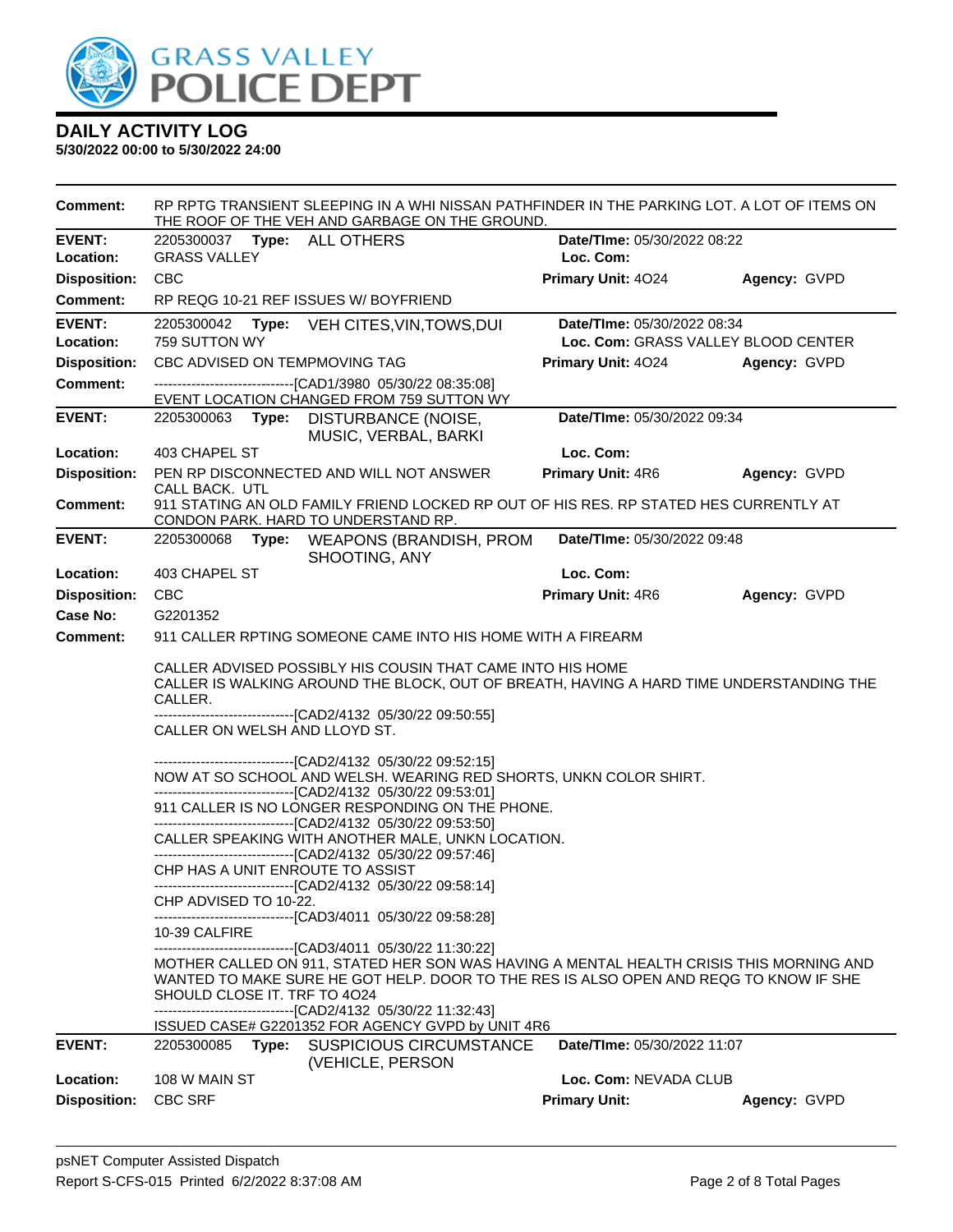

| Comment:                   | MALE SUBJ IN BACK PARKING LOT, ACTING ODD, CLUTCHING HIS CHEST, RP BELIEVES THE SU IS 11550                                                                  |                                          |              |
|----------------------------|--------------------------------------------------------------------------------------------------------------------------------------------------------------|------------------------------------------|--------------|
|                            | LSW TAN PANTS, BLK TSHIRT<br>-------------------------------[CAD1/3980 05/30/22 11:11:50]                                                                    |                                          |              |
|                            | <b>VOICED</b>                                                                                                                                                |                                          |              |
|                            | ***** EVENT CLOSED BY CAD2 WITH COMMENT-SRF                                                                                                                  |                                          |              |
| <b>EVENT:</b><br>Location: | 2205300086 Type: WELFARE CHECK<br>1010 LAUREL LN                                                                                                             | Date/TIme: 05/30/2022 11:09<br>Loc. Com: |              |
| <b>Disposition:</b>        | UTL                                                                                                                                                          | Primary Unit: 4015 Agency: GVPD          |              |
| <b>Comment:</b>            | 911 SOBBING RP REQG ASSISTANCE FROM HER HUSBAND WHO IS GONE BUT DECLINED MEDICAL.                                                                            |                                          |              |
|                            | <b>DISPATCH REQG CHECK</b>                                                                                                                                   |                                          |              |
|                            | -------------------------------[CAD1/3980 05/30/22 11:24:44]<br>ADD 911 RPTG SHE NEEDS HER CARETAKER AND SHE DOESNT KNOW WHERE HE IS AT/ RP IS HARD TO       |                                          |              |
|                            | UNDERSTAND WHILE CRYING                                                                                                                                      |                                          |              |
|                            | --------------------------------[CAD3/4011 05/30/22 11:50:53]                                                                                                |                                          |              |
| <b>EVENT:</b>              | ADDITIONAL 911 STATING SHE CANT REMEMBER IF SHE CALLED ALREADY<br>2205300089 Type: FIRE                                                                      | Date/TIme: 05/30/2022 11:23              |              |
| Location:                  | HANSEN WY/COLFAX AV                                                                                                                                          | Loc. Com:                                |              |
| <b>Disposition:</b>        | <b>CBC</b>                                                                                                                                                   | Primary Unit: 4015                       | Agency: GVPD |
| <b>Comment:</b>            | SMALLER BRUSH FIRE, CALFIRE NOT NEEDED                                                                                                                       |                                          |              |
|                            | -------------------------------[CAD2/4132 05/30/22 11:23:41]                                                                                                 |                                          |              |
| <b>EVENT:</b>              | EVENT LOCATION CHANGED FROM HANSON/COLFAX<br>2205300099 Type: FOLLOWUP                                                                                       | Date/TIme: 05/30/2022 12:04              |              |
| Location:                  | 1010 LAUREL LN                                                                                                                                               | Loc. Com:                                |              |
| <b>Disposition:</b>        | <b>HBD</b>                                                                                                                                                   | <b>Primary Unit:</b>                     | Agency: GVPD |
| <b>Comment:</b>            | 911 REQG 10-21 SINCE GVPD COULDNT FIND HER HUSBAND                                                                                                           |                                          |              |
|                            | ------------------------------[CAD3/4011 05/30/22 12:05:54]                                                                                                  |                                          |              |
|                            | ADDITIONAL 911<br>-------------------------------[CAD3/4011 05/30/22 12:14:10]                                                                               |                                          |              |
|                            | ADDITIONAL 911                                                                                                                                               |                                          |              |
|                            | -------------------------------[CAD1/3980 05/30/22 12:18:47]<br>4S3 ADVISED ON 911 USAGE                                                                     |                                          |              |
|                            | --------------------------------[CAD3/4011 05/30/22 12:36:06]                                                                                                |                                          |              |
|                            | ADDITIONAL 911 W/ SAME                                                                                                                                       |                                          |              |
|                            | -------------------------------[CAD1/3980_05/30/22 12:41:59]<br>ADD 911 RPTG HER HUSBAND IS STILL NOT HOME                                                   |                                          |              |
|                            | -------------------------------[CAD3/4011 05/30/22 12:50:32]                                                                                                 |                                          |              |
|                            | ADDITIONAL 911 STATING SHE JUST CANT HANDLE IT ANYMORE                                                                                                       |                                          |              |
|                            | -------------------------------[CAD3/4011 05/30/22 12:59:28]<br>ADDITIONAL 911, STATING SHE CANT REMEMBER IF SHE RPTD HIM MISSING OR NOT. RP WAS ADVISED SHE |                                          |              |
|                            | HAS MENTIONED IT ON ALL 15 911 CALLS THAT SHE HAS MADE TODAY. WAS ADVISED AN OFFICER WILL BE                                                                 |                                          |              |
|                            | CTC'G HER AT HER RES SHORTLY<br>-------------------------------[CAD3/4011_05/30/22 13:07:22]                                                                 |                                          |              |
|                            | ADDITIONAL 911, HUSBAND JUST RETURNED HOME<br>***** EVENT CLOSED BY CAD1                                                                                     |                                          |              |
| <b>EVENT:</b>              | 2205300100<br>Type: SUBJECT STOP                                                                                                                             | Date/TIme: 05/30/2022 12:05              |              |
| Location:                  | 126 IDAHO MARYLAND RD                                                                                                                                        | Loc. Com: RIEBES                         |              |
| <b>Disposition:</b>        | <b>CBC</b>                                                                                                                                                   | Primary Unit: 4015                       | Agency: GVPD |
| Comment:                   | ---------------------------------[CAD2/4132 05/30/22 12:06:52]<br>EVENT LOCATION CHANGED FROM 126 IDAHO MARYLAND                                             |                                          |              |
| <b>EVENT:</b>              | 2205300102<br><b>Type: FOLLOWUP</b>                                                                                                                          | Date/TIme: 05/30/2022 12:30              |              |
| Location:                  | 12153 ROUGH AND READY HY                                                                                                                                     | Loc. Com:                                |              |
| <b>Disposition:</b>        | <b>CBC</b>                                                                                                                                                   | Primary Unit: 4D13                       | Agency: GVPD |
|                            |                                                                                                                                                              |                                          |              |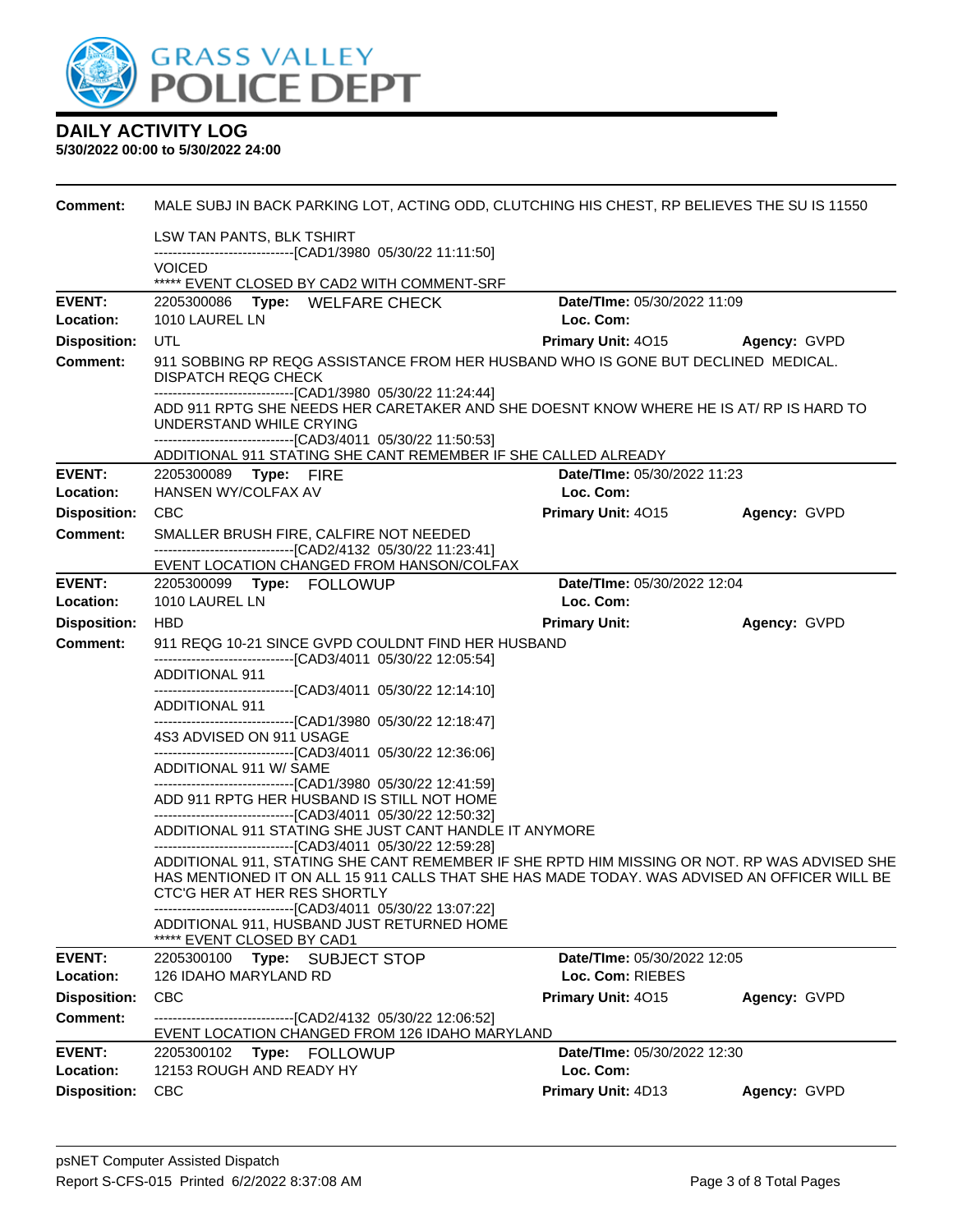

| Comment:                   |                                                                                                        |       |                                                                                                                                                                                                                                                                                  |                                                  |                                       |
|----------------------------|--------------------------------------------------------------------------------------------------------|-------|----------------------------------------------------------------------------------------------------------------------------------------------------------------------------------------------------------------------------------------------------------------------------------|--------------------------------------------------|---------------------------------------|
|                            | ---------------------[CAD1/3980_05/30/22 12:30:33]<br>EVENT LOCATION CHANGED FROM 12153 ROUGH READY HY |       |                                                                                                                                                                                                                                                                                  |                                                  |                                       |
|                            |                                                                                                        |       | ---------------------------[CAD1/3980_05/30/22_12:30:38]                                                                                                                                                                                                                         |                                                  |                                       |
|                            |                                                                                                        |       | EVENT LOCATION CHANGED FROM 12153 ROUGH AND READY RD                                                                                                                                                                                                                             |                                                  |                                       |
| <b>EVENT:</b>              | 2205300106                                                                                             |       | Type: SUSPICIOUS CIRCUMSTANCE<br>(VEHICLE, PERSON                                                                                                                                                                                                                                | Date/TIme: 05/30/2022 12:43                      |                                       |
| Location:                  | 682 FREEMAN LN # A                                                                                     |       |                                                                                                                                                                                                                                                                                  | Loc. Com: SALLYS BEAUTY SUPPLY                   |                                       |
| <b>Disposition:</b>        | <b>CBC</b>                                                                                             |       |                                                                                                                                                                                                                                                                                  | <b>Primary Unit: 4015</b>                        | Agency: GVPD                          |
| <b>Comment:</b>            | REQG PERSONAL CTC.                                                                                     |       | SEVERAL SALLYS BEAUTY SUPPLIES WERE RECENTLY 459'D, RP IS NOW CONCERNED BECAUSE SHE JUST<br>REC'D A CALL FROM UNK SUBJ ASKING IF THEY HAD A SPECIFIC ITEM IN STOCK, HOW MANY THEY HAD,<br>ETC THAT ITEM IS THE SAME ONE THAT WAS STOLEN FROM THE 459S AT THE OTHER LOCATIONS. RP |                                                  |                                       |
| <b>EVENT:</b>              | 2205300107 Type:                                                                                       |       | <b>CITIZEN ASSIST (CIVIL</b><br>STANDBY'S, LOCKOUT                                                                                                                                                                                                                               | Date/TIme: 05/30/2022 12:45                      |                                       |
| Location:                  | <b>GRASS VALLEY</b>                                                                                    |       |                                                                                                                                                                                                                                                                                  | Loc. Com:                                        |                                       |
| <b>Disposition:</b>        | CBC INFO EXCHANGED                                                                                     |       |                                                                                                                                                                                                                                                                                  | <b>Primary Unit: 4R6</b>                         | Agency: GVPD                          |
| Comment:                   |                                                                                                        |       | RP REQG 10-21 REF LANDLORD ISSUES.                                                                                                                                                                                                                                               |                                                  |                                       |
| <b>EVENT:</b>              | 2205300122                                                                                             | Type: | <b>FIRE</b>                                                                                                                                                                                                                                                                      | Date/TIme: 05/30/2022 15:06                      |                                       |
| Location:                  | <b>HANSEN</b>                                                                                          |       |                                                                                                                                                                                                                                                                                  | Loc. Com:                                        |                                       |
| <b>Disposition:</b>        | <b>CBC FIRE HANDLED</b>                                                                                |       |                                                                                                                                                                                                                                                                                  | Primary Unit: 4024                               | Agency: GVPD                          |
| <b>Comment:</b>            | <b>SPOT FIRE</b>                                                                                       |       |                                                                                                                                                                                                                                                                                  |                                                  |                                       |
|                            |                                                                                                        |       |                                                                                                                                                                                                                                                                                  |                                                  |                                       |
| <b>EVENT:</b>              | 2205300128                                                                                             |       | Type: TRESPASS                                                                                                                                                                                                                                                                   | Date/TIme: 05/30/2022 15:38                      |                                       |
| Location:                  | 121 BANK ST                                                                                            |       |                                                                                                                                                                                                                                                                                  | Loc. Com: GOLD MINERS INN                        |                                       |
| <b>Disposition:</b>        | AST                                                                                                    |       |                                                                                                                                                                                                                                                                                  | <b>Primary Unit: 4024</b>                        | Agency: GVPD                          |
| <b>Comment:</b>            |                                                                                                        |       | RP RPTG ONGOING ISSUES WITH SKATEBOARDERS IN THEIR P LOT, CALLER PUT DISPATCH ON HOLD<br>WHEN ASKED IF THEY WOULD CITE. DISPATCH NEEDED TO DISCONNECT TO GET A 911                                                                                                               |                                                  |                                       |
|                            | CITED IN THE FUTURE                                                                                    |       | -------------------------------[CAD1/3980 05/30/22 15:41:21]<br>RP CALLED BACK RPTG THEY DO NOT WANT TO CITE TODAY BUT WANT THEM TO BE TOLD THEY MIGHT BE                                                                                                                        |                                                  |                                       |
|                            |                                                                                                        |       | ------------------------------[CAD1/3980_05/30/22 15:42:34]<br>RP REQG 1021 FOR ADVISE ON ONGOING ISSUES<br>-------------------------------[CAD4/3927 05/30/22 17:32:05]                                                                                                         |                                                  |                                       |
|                            |                                                                                                        |       | RP REQ OFFICERS DO A DRIVE THRU ON THE PARKING LOT.                                                                                                                                                                                                                              |                                                  |                                       |
| <b>EVENT:</b><br>Location: | 867 SUTTON WY                                                                                          |       | 2205300129    Type: TRESPASS                                                                                                                                                                                                                                                     | Date/TIme: 05/30/2022 15:39<br>Loc. Com: SAFEWAY |                                       |
| <b>Disposition:</b>        | CIT OPEN CONTAINER                                                                                     |       |                                                                                                                                                                                                                                                                                  | Primary Unit: 4024                               | Agency: GVPD                          |
| <b>Case No:</b>            | G2201353                                                                                               |       |                                                                                                                                                                                                                                                                                  |                                                  |                                       |
| <b>Comment:</b>            |                                                                                                        |       | 602'D SUBJ JUST CAME INSIDE AND TRIED TO STEAL BEER AGAIN. LAST SEEN OUTSIDE                                                                                                                                                                                                     |                                                  |                                       |
|                            |                                                                                                        |       | --[CAD3/4011 05/30/22 16:10:20]<br>ISSUED CASE# G2201353 FOR AGENCY GVPD by UNIT 4024                                                                                                                                                                                            |                                                  |                                       |
| <b>EVENT:</b>              | 2205300132                                                                                             | Type: | <b>SUSPICIOUS CIRCUMSTANCE</b><br>(VEHICLE, PERSON                                                                                                                                                                                                                               | Date/TIme: 05/30/2022 15:46                      |                                       |
| Location:                  | 616 SUTTON WY<br>HBD BEAT INFO PER 4015                                                                |       |                                                                                                                                                                                                                                                                                  |                                                  | Loc. Com: GRASS VALLEY GROCERY OUTLET |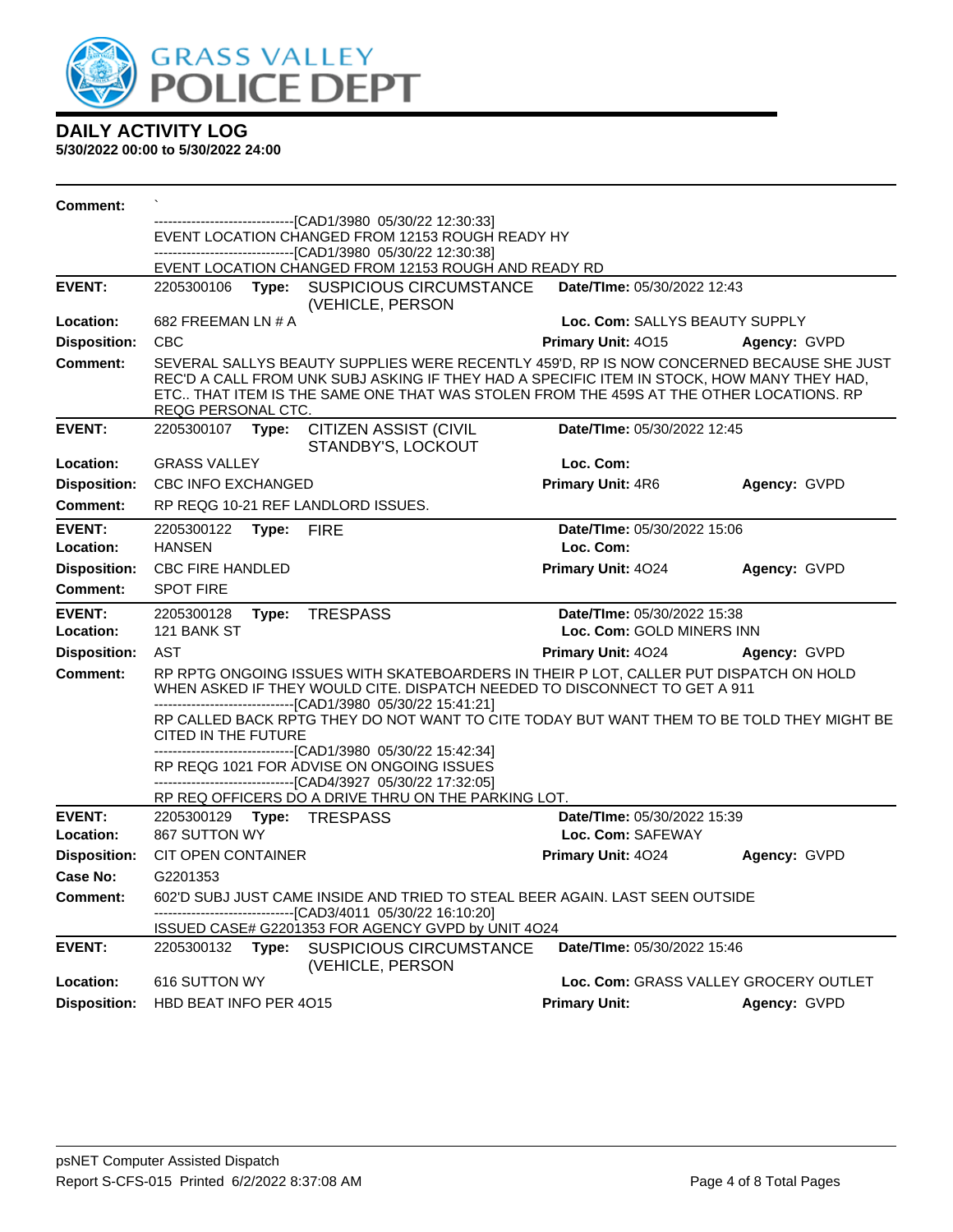

| <b>Comment:</b>     | RP RPTG MALE SUBJ SITTING IN A VEH, SMOKING, WHILE PARKED IN THE DISABLED PARKING LOT. RP<br>STATING SHE WAS ALSO CONCERNED BECAUSE THE SU WAS ALSO TRYING TO SELL STUFF TO PEOPLE<br>PASSING BY.                                 |                                    |                                          |
|---------------------|-----------------------------------------------------------------------------------------------------------------------------------------------------------------------------------------------------------------------------------|------------------------------------|------------------------------------------|
|                     | VEH IS A WHI DODGE RAM LP# 75681D2                                                                                                                                                                                                |                                    |                                          |
|                     | ---------------------------------[CAD1/3980 05/30/22 15:57:33]<br>RP CALLED BACK RPTG THE SUBJ IS NOW MOVING THEIR THE CVS P LOT                                                                                                  |                                    |                                          |
|                     | -------------------------------[CAD1/3980 05/30/22 15:57:51]                                                                                                                                                                      |                                    |                                          |
|                     | ****MOVING TWRDS THE CVS P LOT<br>----------------------------------[CAD1/3980 05/30/22 15:58:43]                                                                                                                                 |                                    |                                          |
|                     | SU IS NOW NEAR WENDYS, RP ADVISED NOT TO FOLLOW AND IS LEAVING THE AREA                                                                                                                                                           |                                    |                                          |
|                     | ***** EVENT CLOSED BY CAD1 WITH COMMENT-BEAT INFO PER 4015                                                                                                                                                                        |                                    |                                          |
| <b>EVENT:</b>       | 2205300134<br>Type: ASSAULTS, BATTERY (415)<br>PHYSICAL)                                                                                                                                                                          | Date/TIme: 05/30/2022 15:53        |                                          |
| Location:           | 2074 NEVADA CITY HY                                                                                                                                                                                                               | Loc. Com: ASIAN GARDEN             |                                          |
| <b>Disposition:</b> | RPT INFO RPT                                                                                                                                                                                                                      | Primary Unit: 4015                 | Agency: GVPD                             |
| Case No:            | G2201354                                                                                                                                                                                                                          |                                    |                                          |
| <b>Comment:</b>     | 911 RPTG HIS CHINESE SPEAKING WIFE JUST CALLED HIM RPTG SHE WAS JUST ASSAULTED BY A MALE<br>EMPLOYEE, UNK WEAPONS, VI WAS STATING SHE WAS INJURED BUT UNK DEGREE<br>--------------------------------[CAD1/3980 05/30/22 15:54:40] |                                    |                                          |
|                     | RP DRIVING FROM PENN VALLEY IN GOLD TACOMA<br>--------------------------------[CAD1/3980 05/30/22 15:56:00]                                                                                                                       |                                    |                                          |
|                     | VIC GOES BY ALICE AND WILL BE WAITING FOR LE OUTSIDE                                                                                                                                                                              |                                    |                                          |
|                     | -------------------------------[CAD3/4011 05/30/22 16:23:42]                                                                                                                                                                      |                                    |                                          |
| <b>EVENT:</b>       | ISSUED CASE# G2201354 FOR AGENCY GVPD by UNIT 4O15<br>2205300135 Type: 911 UNKNOWN                                                                                                                                                | Date/TIme: 05/30/2022 15:57        |                                          |
|                     | (HANGUPS, ABAN'S)                                                                                                                                                                                                                 |                                    |                                          |
| Location:           | 1249 EA MAIN ST                                                                                                                                                                                                                   | Loc. Com: PINE STREET BURGERS      |                                          |
| <b>Disposition:</b> | <b>HBD</b>                                                                                                                                                                                                                        | <b>Primary Unit:</b>               | Agency: GVPD                             |
| <b>Comment:</b>     | 911 ABAND<br>ACCIDENTAL ON CB.                                                                                                                                                                                                    |                                    |                                          |
|                     | ***** EVENT CLOSED BY CAD2                                                                                                                                                                                                        |                                    |                                          |
| <b>EVENT:</b>       | 2205300138<br>Type:<br>TRAFFIC (DUI, PARKING,<br>SPEED, HAZ                                                                                                                                                                       | Date/TIme: 05/30/2022 16:12        |                                          |
| Location:           | 399 SUTTON WY                                                                                                                                                                                                                     | Loc. Com: SUTTON CINEMAS           |                                          |
| <b>Disposition:</b> | HBD 4015 BEAT INFO                                                                                                                                                                                                                | <b>Primary Unit:</b>               | Agency: GVPD                             |
| <b>Comment:</b>     | 911 CALLER RPTING WHITE DODGE 4X4, LIC: 71592K1, DRIVER OF VEH ALL OVER THE ROADWAY, PASSING<br>ON THE SHOULDER, SPEEDING, RECKLESS. LS PASSING SUTTON CINEMAS UNKN DOT.                                                          |                                    |                                          |
|                     | <b>VOICED</b>                                                                                                                                                                                                                     |                                    |                                          |
|                     | ------------------------------[CAD3/4011 05/30/22 16:33:08]<br>VEH RETURNS TO HOSPITALITY HOUSE FOR ADDRESS<br>EVENT CLOSED BY CAD1 WITH COMMENT-4015 BEAT INFO                                                                   |                                    |                                          |
| <b>EVENT:</b>       | ALARMS (SILENT, AUDIBLE,<br>2205300144<br>Type:<br><b>COMMERCIAL, RES</b>                                                                                                                                                         | <b>Date/Time: 05/30/2022 17:03</b> |                                          |
| Location:           | 112 MILL ST                                                                                                                                                                                                                       | Loc. Com: EMPIRE SHOES             |                                          |
| <b>Disposition:</b> | FA                                                                                                                                                                                                                                | Primary Unit: 4024                 | Agency: GVPD                             |
| <b>Comment:</b>     | 10-33, AUDBILE, ENTRY EXIT BURG ALARM, NEG RESPONSIBLE.                                                                                                                                                                           |                                    |                                          |
| <b>EVENT:</b>       | 2205300148<br>Type:<br>LAW ENFORCEMENT ONLY                                                                                                                                                                                       | Date/TIme: 05/30/2022 17:14        |                                          |
| Location:           | 1262 SUTTON WY                                                                                                                                                                                                                    |                                    | Loc. Com: HOSPITALITY HOUSE 530 271 7144 |
| <b>Disposition:</b> | <b>CBC</b>                                                                                                                                                                                                                        | Primary Unit: 4015                 | Agency: GVPD                             |
| <b>Comment:</b>     | CLEARANCE W/1<br>--[CAD1/3980 05/30/22 17:25:40]                                                                                                                                                                                  |                                    |                                          |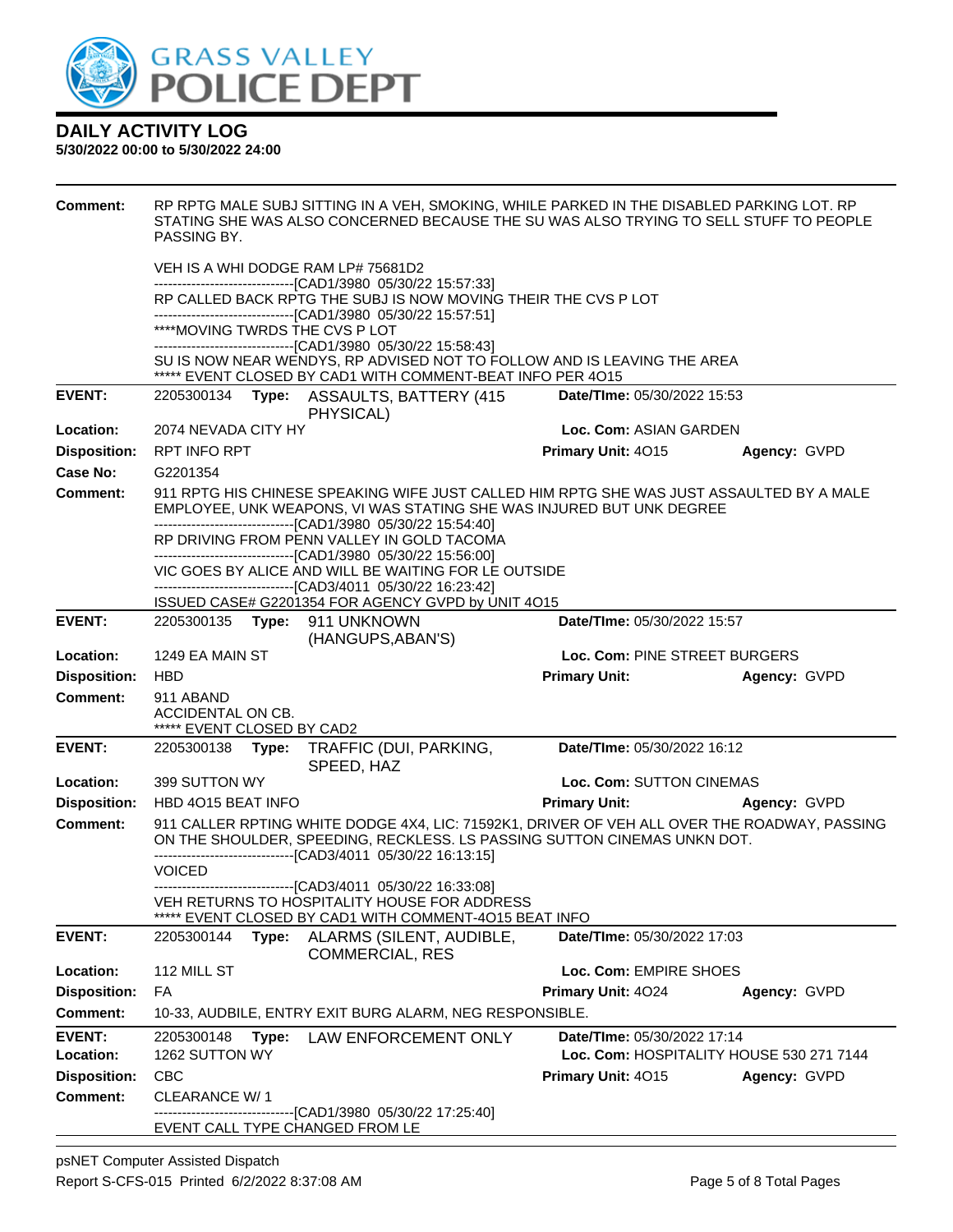

| EVENT:<br>Location: | 2205300152<br>828 W MAIN ST      | Type: SUBJECT STOP                                                                                                                                                                                                                          | <b>Date/Time: 05/30/2022 18:01</b><br>Loc. Com: PEACE LUTHERAN CHURCH |              |
|---------------------|----------------------------------|---------------------------------------------------------------------------------------------------------------------------------------------------------------------------------------------------------------------------------------------|-----------------------------------------------------------------------|--------------|
| <b>Disposition:</b> | <b>UTL</b>                       |                                                                                                                                                                                                                                             | Primary Unit: 4K19                                                    | Agency: GVPD |
| <b>Comment:</b>     |                                  | ---------------------------------[CAD2/4132 05/30/22 18:02:56]                                                                                                                                                                              |                                                                       |              |
|                     | EVENT CALL TYPE CHANGED FROM TRF |                                                                                                                                                                                                                                             |                                                                       |              |
|                     |                                  | ---------------------[CAD2/4132 05/30/22 18:04:09]                                                                                                                                                                                          |                                                                       |              |
|                     |                                  | SUBJECT FOOT BAILED, LSW BLK TSHIRT AND SHORTS                                                                                                                                                                                              |                                                                       |              |
|                     |                                  | ---------------------[CAD1/3980 05/30/22 18:04:27]<br>EVENT LOCATION CHANGED FROM PEACE LUTHERN CHURCH                                                                                                                                      |                                                                       |              |
| <b>EVENT:</b>       |                                  | 2205300155 Type: SUSPICIOUS CIRCUMSTANCE<br>(VEHICLE, PERSON                                                                                                                                                                                | Date/TIme: 05/30/2022 18:11                                           |              |
| Location:           | 321 DORSEY DR                    |                                                                                                                                                                                                                                             | Loc. Com: SENIOR APARTMENTS                                           |              |
| <b>Disposition:</b> | CBC ADV OF PRIVATE LOT           |                                                                                                                                                                                                                                             | <b>Primary Unit: 4024</b>                                             | Agency: GVPD |
| <b>Comment:</b>     |                                  | RP REPORTING A BLK SEDAN WITH TINTED WINDOWS IS IN THE PARKING LOT. PER RP ONGOING ISSUES<br>WITH GAS BEING STOLEN AT LISTED. PER RP SUBJ KNOCKED ON HER DOOR NEG FURTHER                                                                   |                                                                       |              |
| <b>EVENT:</b>       | 2205300163                       | Type: ANIMALS (ABUSE, LOOSE,<br>FOUND, INJURED)                                                                                                                                                                                             | Date/TIme: 05/30/2022 18:57                                           |              |
| Location:           | 121 BANK ST                      |                                                                                                                                                                                                                                             | Loc. Com: GOLD MINERS INN                                             |              |
| <b>Disposition:</b> | CBC CANINE PLACED AT SHELTER     |                                                                                                                                                                                                                                             | <b>Primary Unit: 4022</b>                                             | Agency: GVPD |
| <b>Comment:</b>     |                                  | RP ADV A LARGE BLK DOG NAMED "MOJO" IS IN THE HOTEL W/ NO OWNER. RP ADV HE IS A NICE DOG,<br>WEARING A COLLAR. REQ PICK UP. RP HAS IT CONTAINED AND WOULD LIKE IT PICKED UP.<br>--------------------------------[4O22/MDT 05/30/22 19:33]   |                                                                       |              |
|                     |                                  | VM LEFT FOR OWNER//PLACED IN K#1//CBC                                                                                                                                                                                                       |                                                                       |              |
|                     |                                  |                                                                                                                                                                                                                                             |                                                                       |              |
|                     |                                  | OWNER OF CANINE MADE CONTACT AND WAS ULTIMATELY REUNITED WITH MOJO                                                                                                                                                                          |                                                                       |              |
| <b>EVENT:</b>       | 2205300166                       | Type: TRAFFIC (DUI, PARKING,<br>SPEED, HAZ                                                                                                                                                                                                  | Date/TIme: 05/30/2022 19:29                                           |              |
| Location:           | <b>SUTTON WY/BRUNSWICK RD</b>    |                                                                                                                                                                                                                                             | Loc. Com: BHD VALENTINAS                                              |              |
| <b>Disposition:</b> | <b>CBC</b>                       |                                                                                                                                                                                                                                             | Primary Unit: 4K19                                                    | Agency: GVPD |
| <b>Comment:</b>     |                                  | ---------------------------[CAD1/3753 05/30/22 19:34:34]                                                                                                                                                                                    |                                                                       |              |
|                     |                                  | EVENT LOCATION CHANGED FROM SUTTON/BRUNSWICK<br>-----------------------[CAD4/3927  05/30/22 19:38:31]                                                                                                                                       |                                                                       |              |
|                     | SUBJ ADV OF WARRANTS             |                                                                                                                                                                                                                                             |                                                                       |              |
| <b>EVENT:</b>       | 2205300178 Type:                 | <b>SUSPICIOUS CIRCUMSTANCE</b><br>(VEHICLE, PERSON                                                                                                                                                                                          | Date/TIme: 05/30/2022 20:25                                           |              |
| Location:           | 1221 E MAIN ST # 42              |                                                                                                                                                                                                                                             | Loc. Com: HOLIDAY LODGE                                               |              |
| <b>Disposition:</b> | ANSWER                           | UTL NEG DISTURBANCE/ATTP 21 CTC W/RP/NEG                                                                                                                                                                                                    | Primary Unit: 4022                                                    | Agency: GVPD |
| Comment:            |                                  | RP IN DVSAC LODGING REPORTING THE STAFF TOLD HER THAT A MALE WAS OUTSIDE KNOCKING ON<br>WINDOWS AND CALLING OUT THE RPS NAME. ONLY DESCRIPTION IS A MALE WITH A SHAVED HEAD<br>-------------------------------[CAD3/4106 05/30/22 20:26:06] |                                                                       |              |
|                     | PER RP POSS HER EX HUSBAND       |                                                                                                                                                                                                                                             |                                                                       |              |
| <b>EVENT:</b>       | 2205300179 Type: VEHICLE STOP    |                                                                                                                                                                                                                                             | Date/TIme: 05/30/2022 20:27                                           |              |
| Location:           | ROUGH AND READY HY/ADAM AV       |                                                                                                                                                                                                                                             | Loc. Com:                                                             |              |
| <b>Disposition:</b> | WA                               |                                                                                                                                                                                                                                             | Primary Unit: 4K19                                                    | Agency: GVPD |
| <b>Comment:</b>     | License: 8VKR369                 |                                                                                                                                                                                                                                             |                                                                       |              |
|                     |                                  | --------------------------[CAD4/3927_05/30/22 20:27:58]<br>EVENT LOCATION CHANGED FROM RR/ADAMS<br>--------------------------------[CAD4/3927 05/30/22 20:28:32]                                                                            |                                                                       |              |
|                     |                                  | EVENT LOCATION CHANGED FROM ROUGH READY/ADAMS                                                                                                                                                                                               |                                                                       |              |
| <b>EVENT:</b>       | 2205300188                       | Type: THEFT (GRAND, PETTY, FROM<br><b>MERCHANT)</b>                                                                                                                                                                                         | Date/TIme: 05/30/2022 21:27                                           |              |
| Location:           | <b>1381 E MAIN ST</b>            |                                                                                                                                                                                                                                             | Loc. Com: STATION HOUSE LIQUORS                                       |              |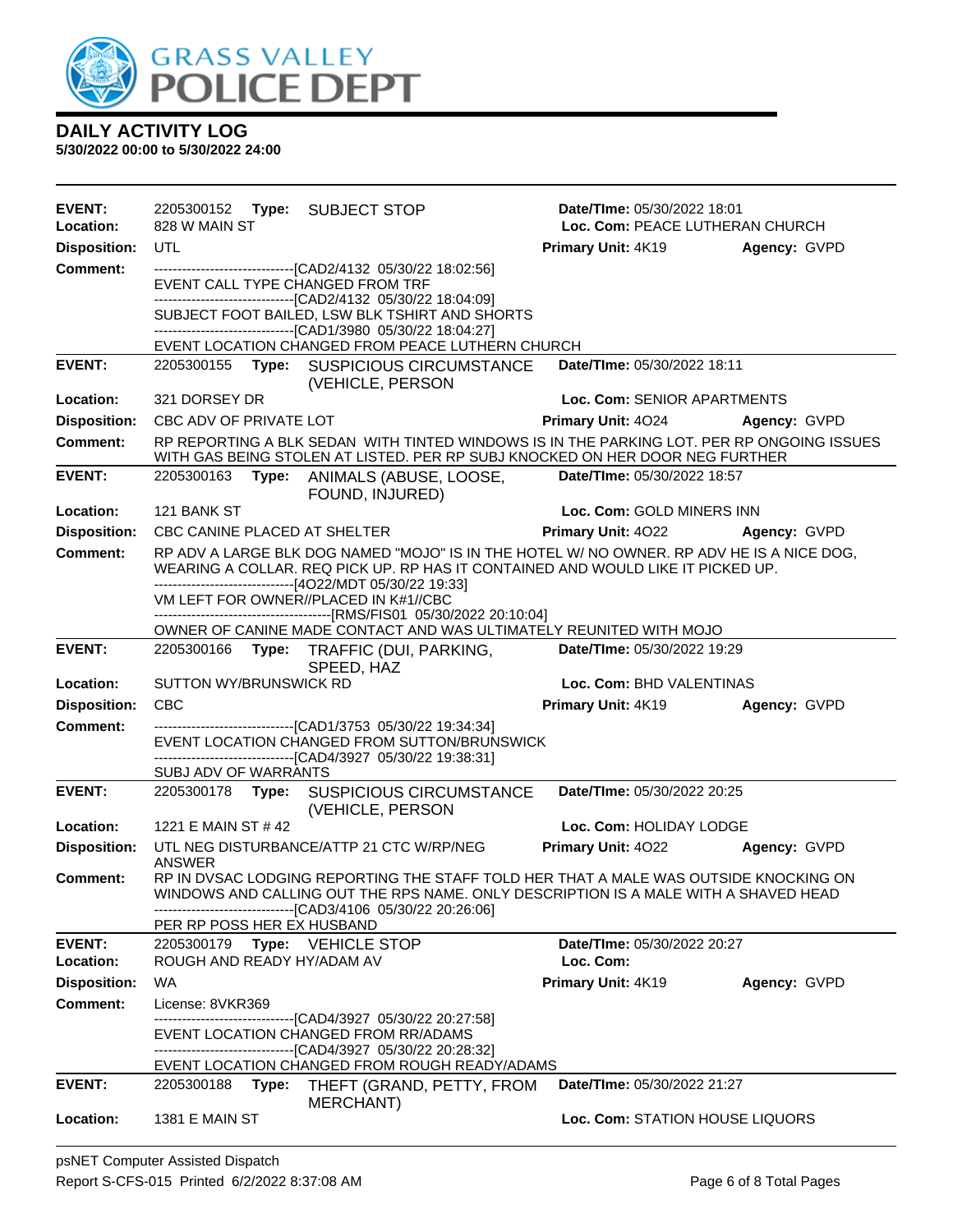

| <b>Disposition:</b> | <b>RPT</b>                                                                                                                                                                                                                                                                                  | Primary Unit: 4022                                  | Agency: GVPD |
|---------------------|---------------------------------------------------------------------------------------------------------------------------------------------------------------------------------------------------------------------------------------------------------------------------------------------|-----------------------------------------------------|--------------|
| Case No:            | G2201356                                                                                                                                                                                                                                                                                    |                                                     |              |
| Comment:            | RP REPORTS SHOPLIFTING THAT OCCURRED APPROX 10 MINS AGO, THEY LEFT IN AN UNK VEH EB ON E<br>MAIN ST.                                                                                                                                                                                        |                                                     |              |
|                     | ---------------------------------[CAD1/3753 05/30/22 23:19:00]<br>ISSUED CASE# G2201356 FOR AGENCY GVPD by UNIT 4O22                                                                                                                                                                        |                                                     |              |
| <b>EVENT:</b>       | 2205300190 Type: FAILURE TO YIELD                                                                                                                                                                                                                                                           | Date/TIme: 05/30/2022 21:37                         |              |
| Location:           | RIDGE RD/CEDAR WY                                                                                                                                                                                                                                                                           | Loc. Com:                                           |              |
| <b>Disposition:</b> | <b>RPT</b>                                                                                                                                                                                                                                                                                  | Primary Unit: 4K19                                  | Agency: GVPD |
| <b>Case No:</b>     | G2201355                                                                                                                                                                                                                                                                                    |                                                     |              |
| <b>Comment:</b>     | License:<br>FTY BLK STREET BIKE                                                                                                                                                                                                                                                             |                                                     |              |
|                     | -------------------------------[CAD3/4106 05/30/22 21:41:05]<br>1039 CHP<br>-------------------------------[CAD1/3753 05/30/22 21:47:04]                                                                                                                                                    |                                                     |              |
|                     | EVENT CALL TYPE CHANGED FROM VEH STOP<br>EVENT LOCATION CHANGED FROM RIDGE RD PASSING CEDAR                                                                                                                                                                                                 |                                                     |              |
|                     | -------------------------------[CAD3/4106 05/30/22 21:47:52]<br>PER RAN STOP SIGNS AT N CHURCH ST/ RICHARDSO STN, ALTA ST/ RIDGE RD, RIDGE RD/ ROUGH READY<br>HY, ADAMS AV AND SQUIRREL CREEK RD, WALKER RD/ BUTLER ST, BUTLER ST/ PACKARD DR. CROSSING<br>DOUBLE YELLOW LINES ON BUTLER ST |                                                     |              |
|                     | -------------------------------[CAD3/4106 05/30/22 21:48:02]<br><b>CORRECTION PER 4K19</b><br>---------------------------------[CAD3/4106 05/30/22 22:33:26]                                                                                                                                |                                                     |              |
|                     | TOW ASSIGNED-CELESTIAL VALLEY TOWING, 875 IDAHO MARYLAND DR, GRASS VALLEY, 5302723353,<br>-------------------------------[CAD3/4106 05/30/22 22:33:44]                                                                                                                                      |                                                     |              |
|                     | 1039 CELESTIAL VALLEY FOR IMPOUND TO TOP OF CONDON                                                                                                                                                                                                                                          |                                                     |              |
|                     | -------------------------------[CAD1/3753 05/30/22 22:34:00]<br>ISSUED CASE# G2201355 FOR AGENCY GVPD by UNIT 4K19                                                                                                                                                                          |                                                     |              |
|                     | -------------------------------[CAD3/4106 05/30/22 23:02:17]                                                                                                                                                                                                                                |                                                     |              |
|                     | PER CEL VALLEY SHOULD BE 97 ANY MINUTE<br>-------------------------------[CAD1/3753 05/30/22 23:26:48]                                                                                                                                                                                      |                                                     |              |
|                     | FCN/3702215003550 ENTERED AS IMPOUND                                                                                                                                                                                                                                                        |                                                     |              |
| <b>EVENT:</b>       | 2205300191 Type: FIRE                                                                                                                                                                                                                                                                       | Date/TIme: 05/30/2022 21:48                         |              |
| Location:           | 131 GLENWOOD AV                                                                                                                                                                                                                                                                             | Loc. Com:                                           |              |
| <b>Disposition:</b> | <b>HBD</b>                                                                                                                                                                                                                                                                                  | <b>Primary Unit:</b>                                | Agency: GVPD |
| <b>Comment:</b>     | 911 ELECTRICAL SMELL/ XFER TO CALFRIE<br>***** EVENT CLOSED BY CAD1                                                                                                                                                                                                                         |                                                     |              |
| <b>EVENT:</b>       | 2205300195 Type: ALL OTHERS                                                                                                                                                                                                                                                                 | Date/TIme: 05/30/2022 22:05                         |              |
| Location:           | 155 GLASSON WY                                                                                                                                                                                                                                                                              | Loc. Com: SIERRA NEVADA MEMORIAL<br><b>HOSPITAL</b> |              |
| <b>Disposition:</b> | CBC CTC MADE/ADV UNABLE TO SIT ON PATIENTS<br>AT THIS TIME                                                                                                                                                                                                                                  | Primary Unit: 4022                                  | Agency: GVPD |
| <b>Comment:</b>     | RP REQ 1021 REF SUBJ WITH ELOPEMENT RISK THAT WAS PUT ON HOLD BY GVPD. ADV OF EXTENDED<br>ETA. ER BED 19                                                                                                                                                                                    |                                                     |              |
|                     | --------------------------[CAD1/3753_05/30/22 22:11:24]<br>EVENT LOCATION CHANGED FROM 155 GLASSON WY 19 GV                                                                                                                                                                                 |                                                     |              |
| <b>EVENT:</b>       | 2205300203 Type:<br><b>DISTURBANCE (NOISE,</b><br>MUSIC, VERBAL, BARKI                                                                                                                                                                                                                      | Date/TIme: 05/30/2022 22:54                         |              |
| Location:           | 207 JOERSCHKE DR #8                                                                                                                                                                                                                                                                         | Loc. Com:                                           |              |
| <b>Disposition:</b> | CBC ONGOING NEIGHBOR DISPUTE                                                                                                                                                                                                                                                                | Primary Unit: 4022                                  | Agency: GVPD |